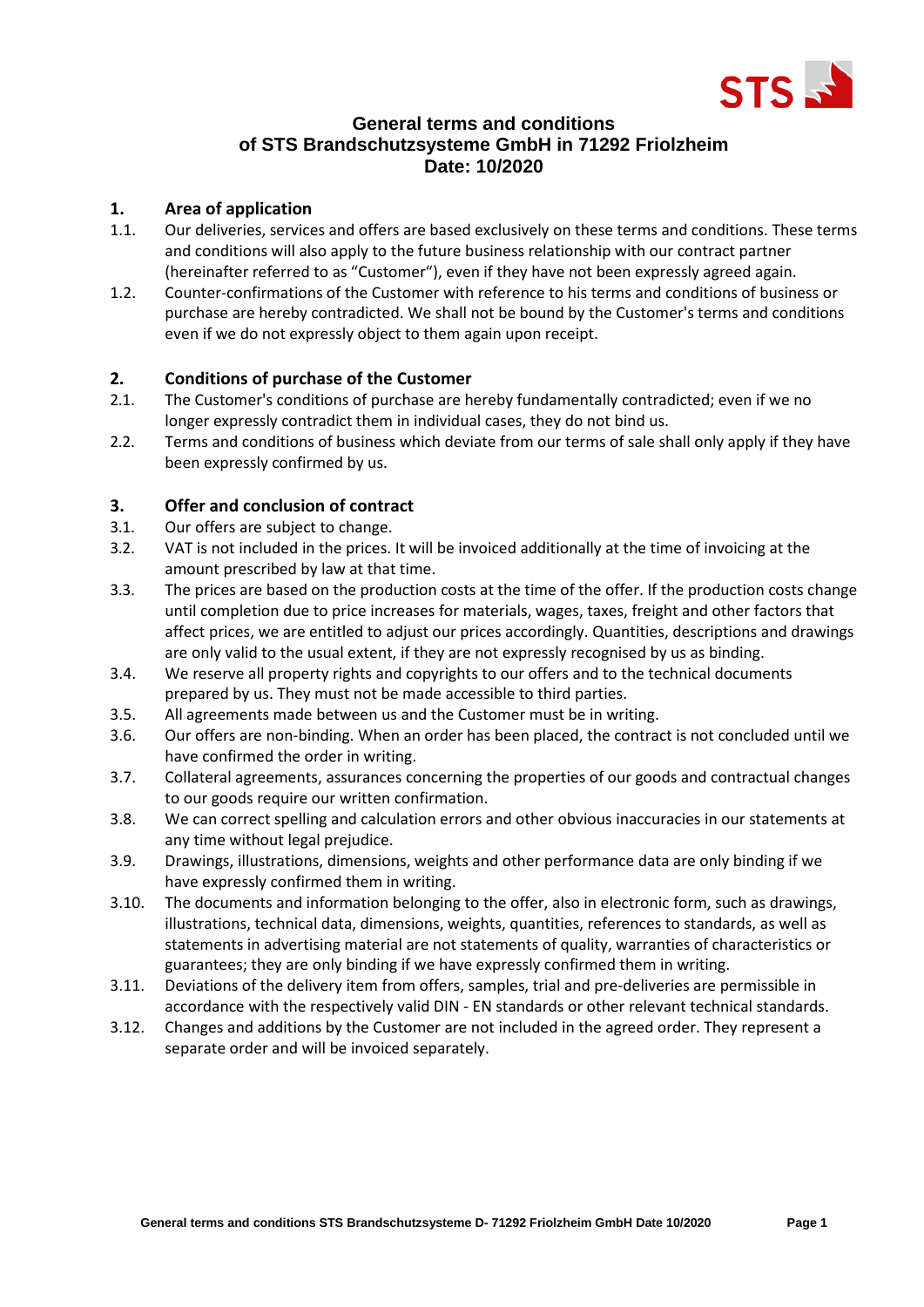

## **4. The processing of all orders placed with us**

- 4.1. The processing of all orders placed with us is always based on our order confirmation, unless otherwise agreed in writing in individual cases.
- 4.2. Collateral agreements and amendments only obligate us if they have been confirmed by us in writing.
- 4.3. When accepting orders, the creditworthiness of the Customer is assumed.

#### **5. Prices**

- 5.1. Prices are in EURO ex works, excluding freight, packaging, insurance, customs, unloading and installation, etc.
- 5.2. The applicable statutory VAT is not included in our prices. It is shown separately on the invoice.
- 5.3. Unless otherwise stated, we shall be bound by the prices stated as binding in our offers for 3 months from the date of the offer.
- 5.4. The prices are only valid for the respective individual financial statement. Repeat orders are regarded as new orders.
- 5.5. Any changes in the material prices, tariffs, taxes and charges on which the offer is based that occur between order confirmation and delivery entitle us to make a corresponding price adjustment, unless other agreements have been expressly made.

#### **6. Terms of payment, offsetting, retention**

- 6.1. Unless otherwise stated in the offer or order confirmation, our terms of payment are as follows:
- 6.1.1. 30% of the order amount, due upon receipt of the order confirmation,
- 6.1.2. 60% of the order amount, due on notification of readiness for dispatch,
- 6.1.3. Final payment on receipt of the final invoice, in each case in cash, without deduction, plus the value added tax applicable to the respective partial payment.
- 6.2. For partial payments:
- 6.2.1. If the Customer is in default of acceptance, the remaining payment is due 15 days after notification of readiness for dispatch.
- 6.3. The Customer is entitled to a right of retention which goes beyond §320 BGB.
- 6.4. Offsetting is only possible against undisputed or legally established counterclaims.
- 6.5. In the event of default of payment, the usual bank interest and, if applicable, also the damage caused by default exceeding this interest will be charged.
- 6.6. If, after acceptance of the order, doubts arise as to the creditworthiness of the Customer, all outstanding payments shall become due immediately in cash.
- 6.7. Bills of exchange are generally not accepted.
- 6.8. All payments are to be made free of charges for us.
- 6.9. The granting of discounts and payment by instalments requires a special written agreement.
- 6.10. The Customer is only authorised to exercise a right of retention if a counterclaim is based on the same contractual relationship and has been legally established, is undisputed or recognised by us.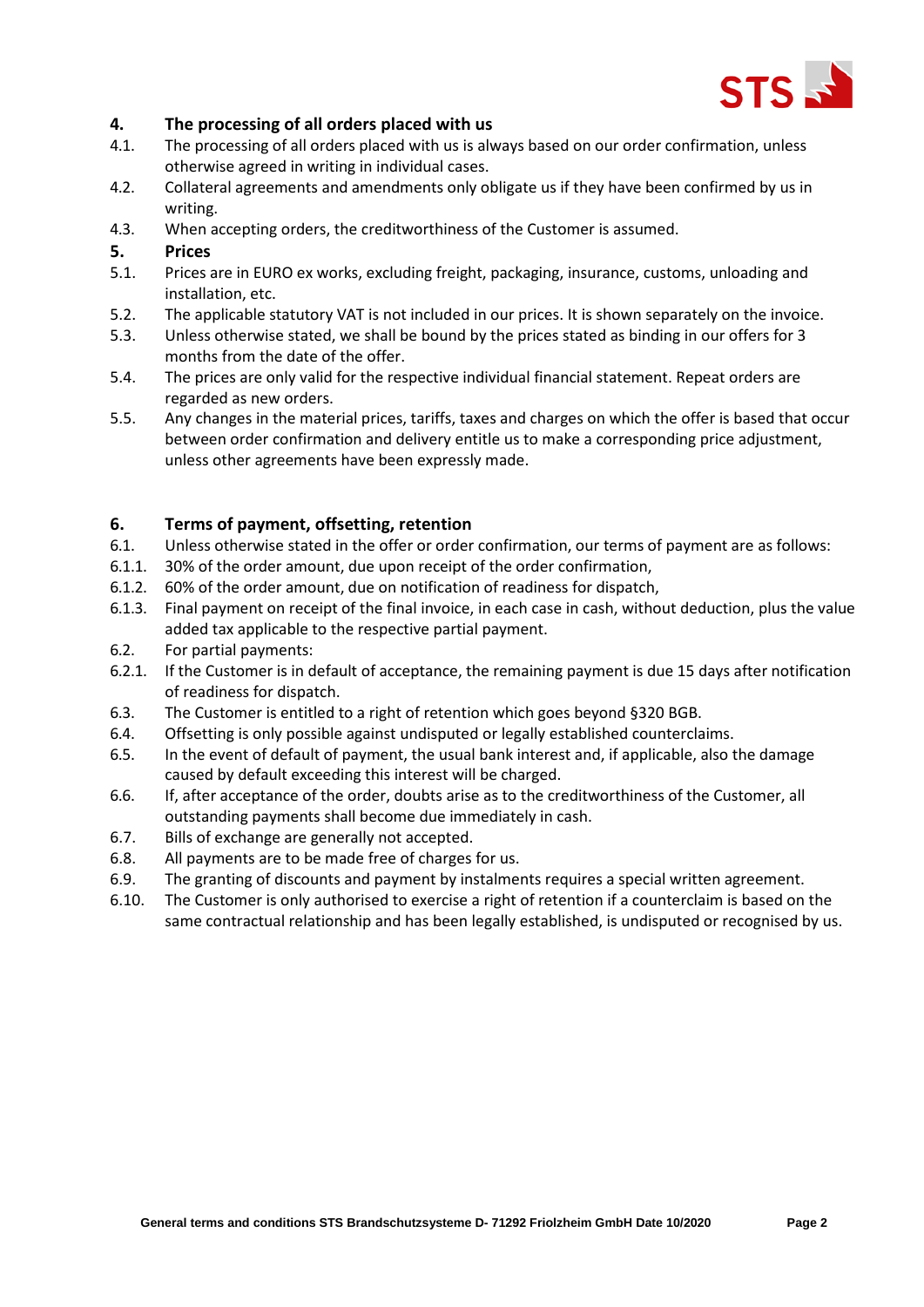

# **7. Delivery time, partial delivery, default of acceptance**

- 7.1. Delivery dates or periods, insofar as they are to be binding, must be confirmed by us in writing. In all other cases delivery dates or periods are not binding. The beginning of the delivery time stated by us requires the clarification of all technical questions.
- 7.2. The agreed delivery time begins with the conclusion of the contract, but not before all technical questions have been clarified and all documents, production parts, materials, etc. to be provided by the Customer have been provided in full, and not before receipt of an agreed down payment. Subsequent requests for changes or additions by the Customer will extend the delivery time.
- 7.3. On request partial deliveries are also to be accepted by the Customer.
- 7.4. If the processing of the order is delayed for reasons for which we are not responsible, the risk shall pass to the Customer from the occurrence of the delay for the services already rendered in whole or in part at that time.
- 7.5. The delivery periods will also be extended in the event of causes beyond our control which prevent or permanently disrupt the performance of the contract, e.g. operational disruptions, impeded supply of raw materials and supplies, lack of transport or loading facilities, official measures, strikes or lock-outs.
- 7.6. Claims for damages and/or withdrawal from the contract by the Customer due to exceeding a binding delivery period can only be asserted if they are demonstrably based on gross negligence or intent attributable to us.
- 7.7. If the execution of the contract becomes unreasonable or impossible for us, we may withdraw from the contract in whole or in part without obligation to pay damages.
- 7.8. If the Customer is in default of acceptance or violates other obligations to cooperate, we are entitled to demand compensation for the damage incurred by us, including any additional expenses. In this case, the risk of accidental loss or accidental deterioration of the contractual item shall also pass to the Customer at the point in time at which the Customer is in default of acceptance.
- 7.9. Adherence to the agreed delivery periods presupposes that the Customer has fulfilled his contractual obligations.
- 7.10. If delivery is delayed at the request of the Customer or for other reasons for which he is responsible, we shall charge him, beginning one month after notification of readiness for dispatch, the costs incurred by storage, but at least 0.5% of the invoice amount for each month.
- 7.11. We reserve the right to assert a further claim for damages.
- 7.12. After the setting and fruitless expiry of a reasonable deadline, we are entitled to dispose otherwise of the delivery item and to supply the Customer with a deadline extended in accordance with the circumstances.
- 7.13. Agreed delivery periods shall be extended appropriately if details of the order have not been clarified or are changed by the Customer, as well as in the event of industrial disputes and the occurrence of obstacles which are beyond our control - regardless of whether they occur in our factory or at our sub-supplier. The aforementioned circumstances are also not our responsibility if they occur during an already existing delay.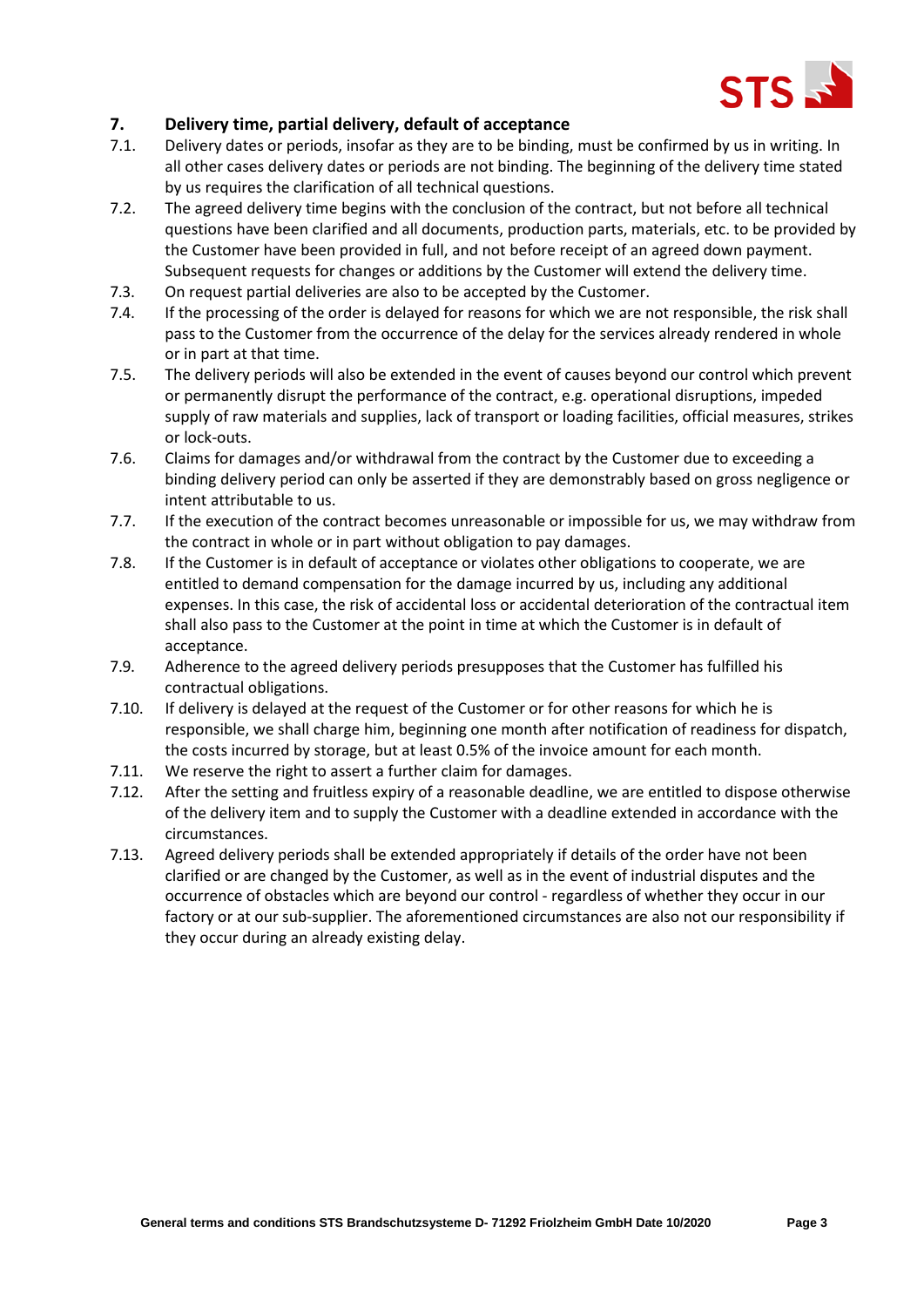

### **8. Transfer of risk, transport insurance**

- 8.1. In all cases the risk will pass to the Customer as soon as the goods have been handed over to the person or company carrying out the transport or have left our works.
- 8.2. If dispatch is delayed due to circumstances for which the Customer is responsible, the risk will pass to the Customer upon notification that the goods are ready for dispatch.
- 8.3. We are not obliged to take out transport insurance even for foreign business. The Customer must therefore provide his own transport insurance.
- 8.4. The risk of accidental loss will pass to the Customer upon arrival of the goods at the agreed place of delivery. In the case of collection by the Customer, the transfer of risk to the Customer takes place when the collection documents are signed.

#### **9. Retention of title**

- 9.1. The delivered goods shall remain our property until the Customer has settled all claims existing within the framework of the business relations, in particular also a possible current account balance.
- 9.2. Payments by cheque will not be accepted.
- 9.3. In any case of resale to third parties, the Customer hereby assigns to us the resulting claim in the amount of a part corresponding to our claim.
- 9.4. The Customer must neither pledge the delivery item nor assign it as security.
- 9.5. The Customer must inform us immediately in the event of seizure, confiscation or other dispositions by third parties.
- 9.6. If the Customer acts in breach of contract, in particular in case of default of payment, we are entitled to take back the goods after a reminder.
- 9.6.1. The Customer is obliged to surrender the goods.
- 9.7. The assertion of the retention of title as well as the seizure of the delivery item by us shall not be deemed to be a withdrawal from the contract, unless the instalment law applies.
- 9.8. If the value of the existing securities exceeds the secured claims by a total of more than 10%, the Customer can demand the release of securities at our discretion.

## **10. Copyrights, industrial property rights, other rights**

- 10.1. In the case of orders based on drawings, samples or other specifications of the Customer, the Customer shall be liable for ensuring that the property rights of third parties are not infringed.
- 10.2. We reserve the property rights and copyrights to offer documents, illustrations, drawings, drafts, sketches, diagrams, data sheets, specifications, samples, calculations and other documents which we have handed over to the Customer within the framework of the contractual discussions and the execution of the contract. These documents must neither be made accessible to third parties, nor made available for inspection or duplicated if the order is placed or the conclusion of a contract does not come about. The documents may not be used to reproduce the same or similar installations, for tenders or the like.
- 10.3. If the order is not placed, all documents must be returned to us immediately.
- 10.4. The Customer will receive the right to use the documentation to be supplied by us to the Customer free of charge.
- 10.5. Claims against us are excluded if legal infringements are caused by the fact that the object of the contract was used by the Customer in a manner not in accordance with the contract.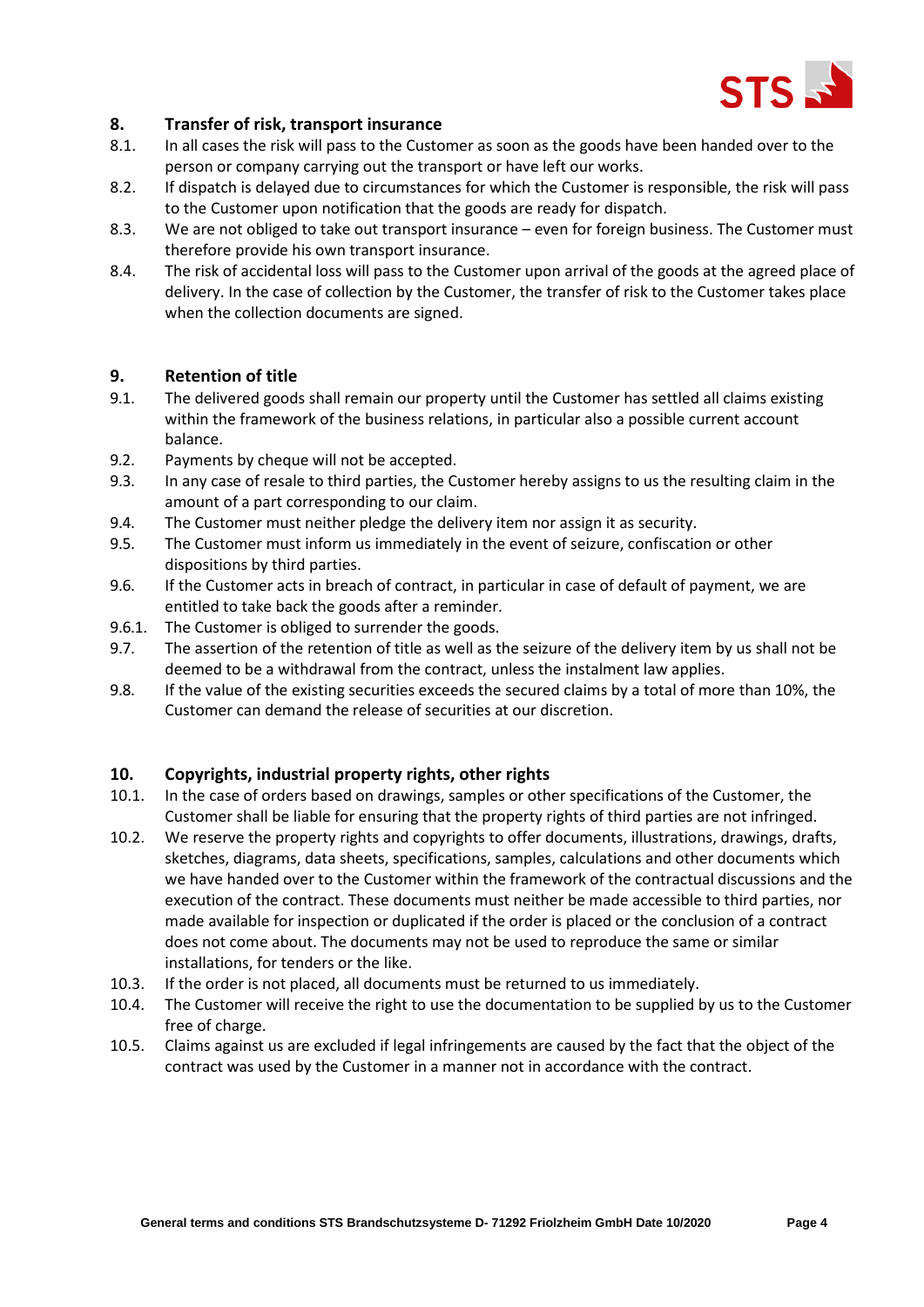

## **11. Acceptance of equipment**

- 11.1. The inspection of the equipment delivered or installed by us must be carried out immediately by the Customer and confirmed to us in writing. This also applies to self-contained, partial performances and to those parts of a performance which are not subject to a subsequent inspection due to further explanations.
- 11.2. Our performance shall be deemed to have been accepted without reservation if the Customer has put the equipment into use or does not raise a written complaint within 14 days of delivery or does not carry out the intended tests.

### **12. Creditor default**

- 12.1. Goods ready for dispatch must be taken over by the Customer immediately. If the Customer is in default of acceptance of the goods for 14 days, measured from receipt of the notification of readiness for dispatch, we may set a further period of 14 days for acceptance under threat of withdrawal from the contract and, after expiry of this period, withdraw from the contract and dispose of the goods otherwise. This also applies to call orders.
- 12.2. In the event of withdrawal from the contract, we can demand a lump-sum compensation from the Customer in the amount of 15 % of the contract price. The right to claim further damages is expressly reserved.
- 12.3. During the period of default of acceptance, calculated from receipt of the notification of readiness for dispatch, the costs of storage, etc. will be charged separately. They amount to at least 0.5% of the net invoice amount for each month or part thereof. The Customer is permitted to prove that no damage or minor damage was incurred by us as a result of the delay in acceptance.

#### **13. Warranty, claims for defects**

- 13.1. If there is a defect in the object of the contract for which we are responsible, the Customer is entitled to demand subsequent performance within a reasonable period.
- 13.2. The notice of defect must be submitted to us in writing immediately after knowledge of a defect.
- 13.3. We are entitled to choose between replacement delivery or repair of defective goods. Claims of the Customer for expenses necessary for the purpose of subsequent performance, in particular transport, travel, labour and material costs, are excluded if the expenses increase because the subject matter of the contract has been taken to a place other than the place of performance, unless the transfer corresponds to its intended use.
- 13.4. If the 2nd repair fails after a reasonable period of time and/or if a replacement delivery is not possible or unreasonable, the Customer may, at his discretion, demand a reduction of the remuneration or withdraw from the contract. Damages can only be claimed under the conditions of clause 13.10 of these GTC.
- 13.5. We accept no liability for defects resulting from natural wear and tear, incorrect or negligent handling, improper storage, unsuitable or improper use or non-observance of the processing and use instructions. This also applies to minor defects.
- 13.6. Claims against us are excluded if legal infringements are caused by the fact that the subject matter of the contract was used in a manner not in accordance with the contract.
- 13.7. Claims for defects become time-barred 12 months after delivery.
- 13.7.1. This period shall also apply to goods which have been used by the Customer for a building and which have caused its defectiveness, unless the method of use for a building has been expressly agreed in writing.
- 13.7.2. This will not affect our liability for wilful and grossly negligent breaches of duty and the limitation of statutory recourse claims.
- 13.8. If we are in default of delivery in whole or in part, the Customer shall be entitled to withdraw from the contract, provided that the legal requirements for this are met.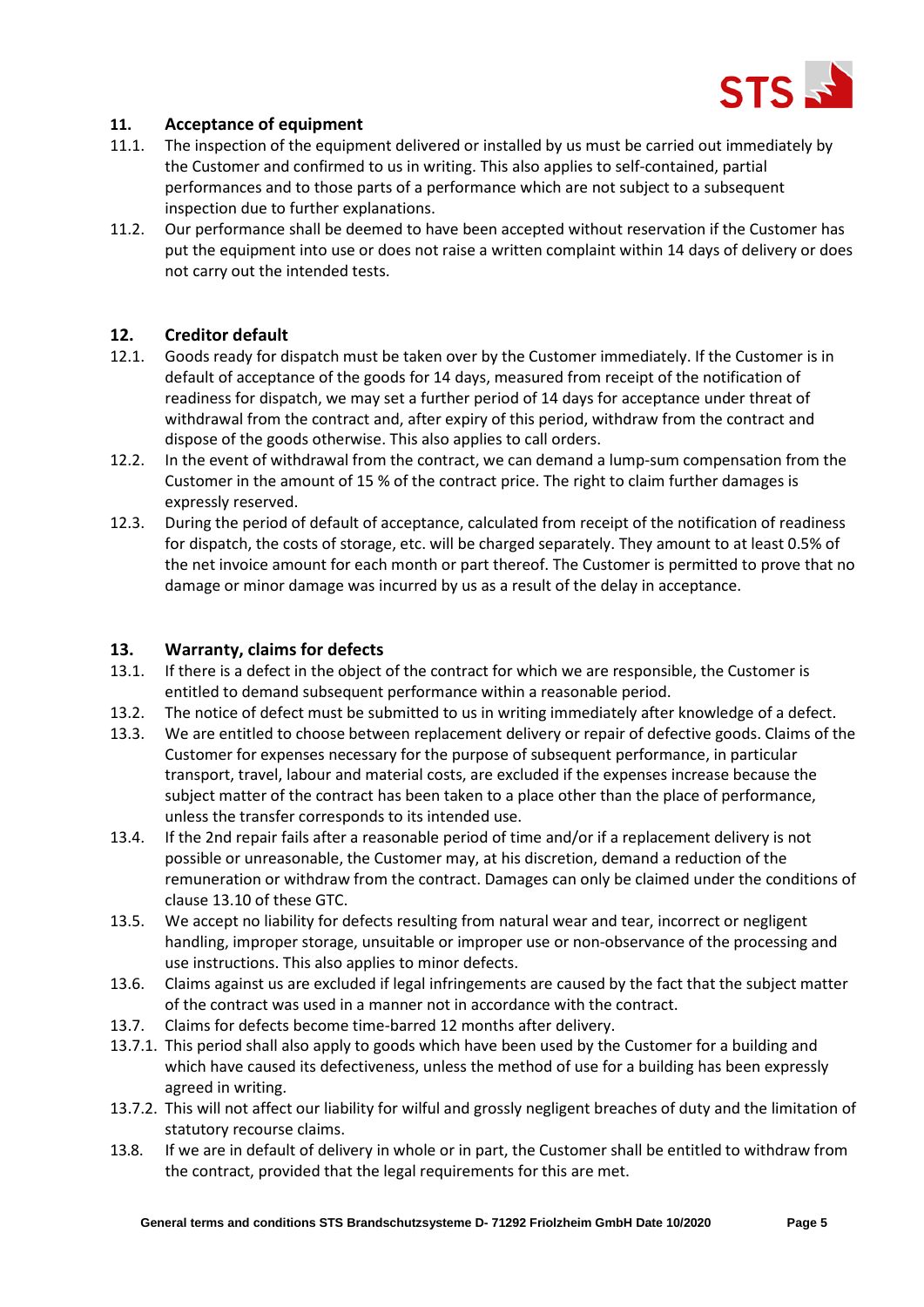

- 13.9. Insofar as in the event of partial default there is a lapse of interest not with regard to the entire contract, but only with regard to the outstanding part, the Customer may not withdraw from the entire contract, but may reduce his counter-performance in the ratio of the outstanding partial performance to the total performance.
- 13.10. The amount of compensation for damage caused to the Customer by the delay for which we are responsible and which can be specifically proven is limited to ½% for each full week of the delay, but in total no more than 5% of the value of that part of the total delivery which cannot be used on time or in accordance with the contract as a result of the delay.
- 13.11. Further claims of the Customer, including claims for damages of any kind, in particular for loss of profit, are excluded, unless we are guilty of intent or gross negligence.
- 13.12. In the event of gross negligence, our liability is limited to compensation for the damage foreseeable on our part at the time the contract was concluded.
- 13.13. We guarantee that at the time of acceptance our delivery has the contractually assured properties, corresponds to the recognised rules of technology and is not afflicted with defects that cancel or reduce the value or suitability for the normal use or the use stipulated in the contract.
- 13.14. Notification of defects must be notified to us in writing immediately after discovery of a defect. We must be given the opportunity to ascertain the reported defect ourselves on the spot.
- 13.15. To the exclusion of further claims, those defects which occur within 24 months of acceptance or delivery due to material or workmanship defects, if we are responsible for them, will be remedied free of charge within a reasonable period by repair or replacement, at our discretion.
- 13.16. The Customer has the right to withdraw from the contract or to reduce the purchase price if we allow a reasonable period of grace granted to us for the repair or replacement delivery of a defect for which we are responsible within the meaning of these terms of delivery to elapse without success. This right of choice of the Customer also exists if the repair or replacement delivery is impossible or if we are unable to do so.
- 13.16.1.This does not apply if the defect only insignificantly affects the quality of the delivery item. In this case the Customer can only demand an appropriate reduction in the consideration.
- 13.17. A warranty claim does not exist if the Customer has not or only partially fulfilled his contractual obligations or if modification or repair work has been carried out on the defective item without our consent.
- 13.18. Damage due to wear and tear after acceptance of the delivery is excluded from the warranty.
- 13.19. Claims for damages of whatever kind are in any case limited in reason and amount to the benefits of our business liability insurance.
- 13.20. Liability claims, which are not included in our business liability insurance, cannot be asserted against us.
- 13.21. We are not liable for damages due to failure of the equipment.
- 13.22. The Customer may withdraw from the contract if it finally turns out that we are unable to render the service for reasons for which we are responsible.
- 13.23. In the event of partial impossibility, the right of withdrawal only exists if the partial performance is demonstrably of no interest to the Customer, otherwise he may demand an appropriate reduction in the purchase price.
- 13.24. If the impossibility is not the fault of any contracting party, we shall be entitled to a part of the remuneration corresponding to the work performed.
- 13.25. If impossibility of performance occurs during default of acceptance or through the fault of the Customer, the Customer shall remain obliged to pay the consideration.
- 13.26. For further claims, clause 13 paragraph 13.11 shall apply.
- 13.27. STS reserves a minimum order value of €30.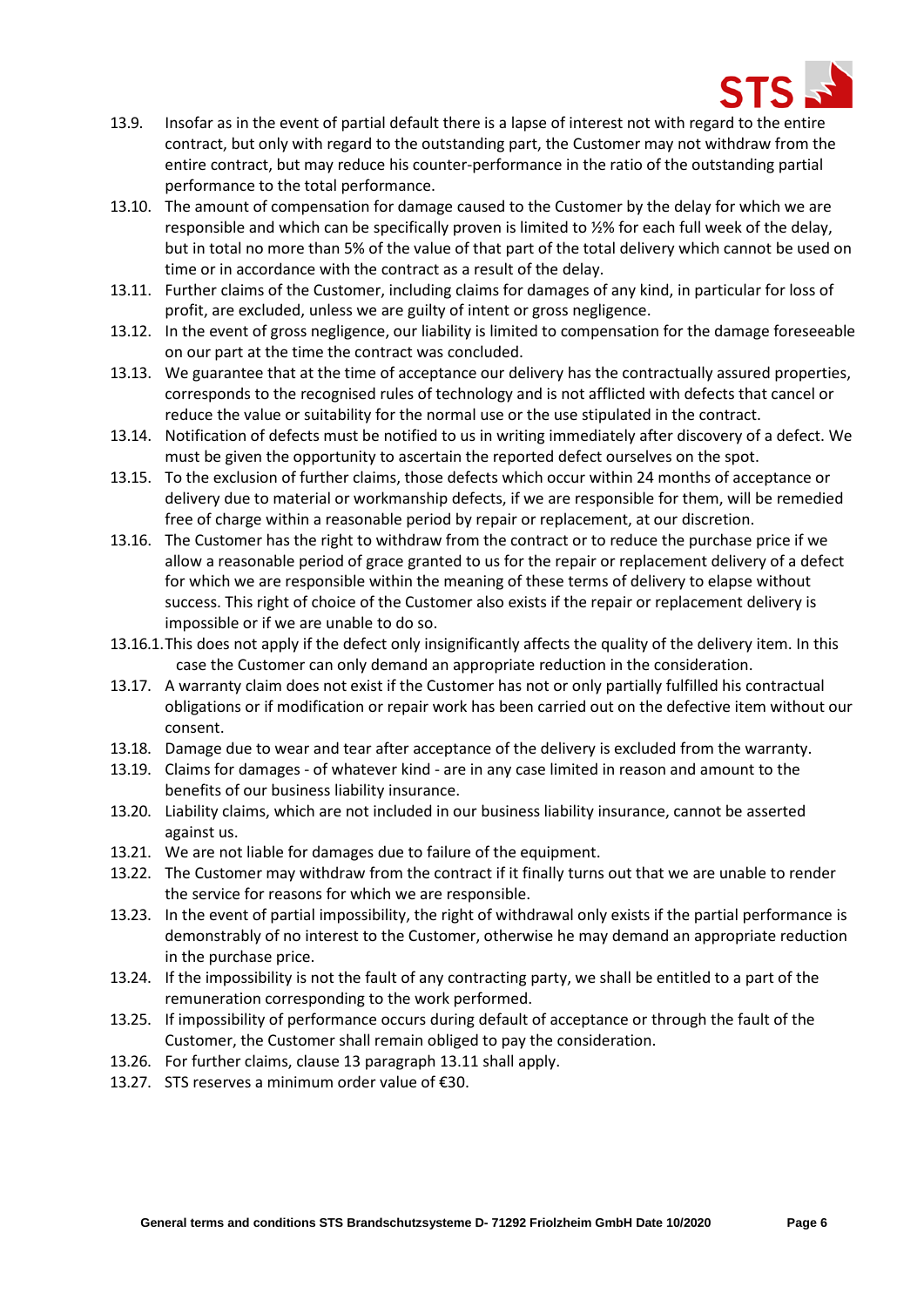

## **14. Limitation of liability**

- 14.1. We are liable for damages for whatever legal reasons only
- 14.1.1. in case of intent,
- 14.1.2. in case of gross negligence,
- 14.1.3. in case of culpable injury to life, body, health,
- 14.1.4. in case of defects which we have fraudulently concealed or whose absence we have guaranteed
- 14.1.5. according to the product liability law
- 14.2. In the event of culpable breach of material contractual obligations, we shall also be liable for slight negligence, but limited to reasonably foreseeable damage typical of the contract.
- 14.3. The limitation of liability also applies to the personal liability of our employees, legal representatives and vicarious agents.
- 14.4. Excluded are all claims arising from culpa in contrahendo, positive breach of contract and tort or on any other legal grounds, unless we are guilty of wilful intent or gross negligence.
- 14.5. In the event of gross negligence, our liability is limited to compensation for the damage foreseeable on our part at the time the contract was concluded.
- 14.6. The limitation period for claims arising from tort is 6 months.

#### **15. Confidentiality**

- 15.1. The Customer undertakes to treat all information, provided in connection with the orders, which concerns us as confidential and thus secret.
- 15.2. Offer documents, illustrations, drawings, drafts, sketches, samples, calculations and other documents must not be made available to third parties. This applies in particular to those written documents which are designated as "confidential".

#### **16. Export control**

16.1. Even if there is no indication, all goods are subject to export authorisation in case of doubt. The Customer must generally check whether the goods to be exported are subject to the restrictions of the Foreign Trade and Payments Act of the Federal Republic of Germany. The Buyer is responsible for compliance with the relevant regulations.